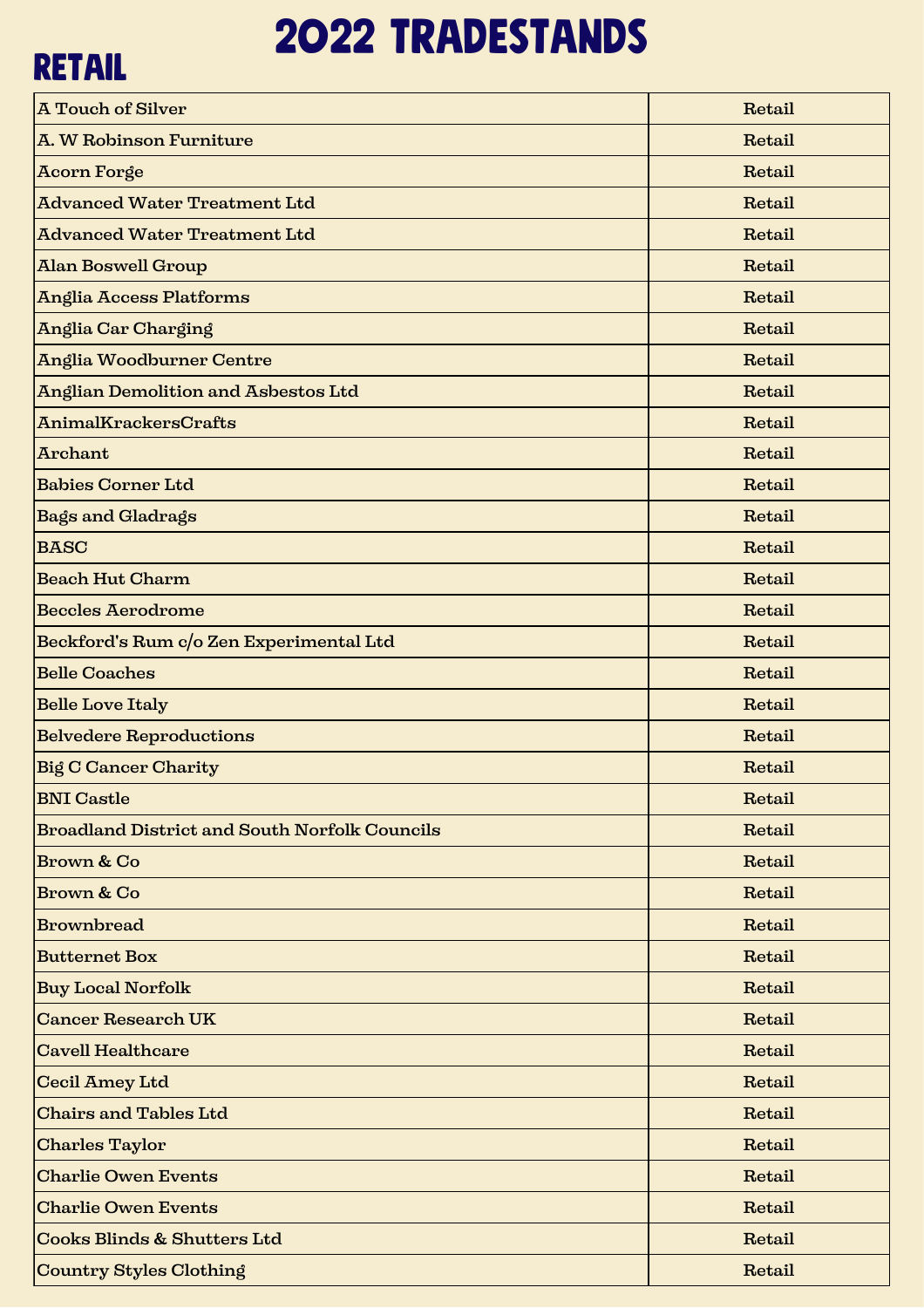# 2022 tradestands

#### **RETAIL**

| <b>Crown Prosecution Service</b>              | Retail |
|-----------------------------------------------|--------|
| <b>CSN Care Group T/A Care Watch</b>          | Retail |
| Cyberscale                                    | Retail |
| Debut Restaurant                              | Retail |
| DLB Fieldsports Ltd                           | Retail |
| Dr Saba Raja The Home of Aesthetics           | Retail |
| E Twist Outdoor & Adventure                   | Retail |
| Easton College                                | Retail |
| East Anglian Play Bus Co                      | Retail |
| East Anglia's Children's Hospices             | Retail |
| East Coast Hideaways Ltd                      | Retail |
| Easy Bathrooms                                | Retail |
| Eden Crafts Ltd                               | Retail |
| <b>Eden Crafts Ltd</b>                        | Retail |
| Edinburgh Outdoor Clothing                    | Retail |
| <b>Elite Group</b>                            | Retail |
| Emphasize                                     | Retail |
| <b>Eventive Funtime Ltd</b>                   | Retail |
| <b>Eye Level Optical</b>                      | Retail |
| <b>Eye Level Optical</b>                      | Retail |
| <b>Fakenham Fires</b>                         | Retail |
| <b>Feel Good CBD</b>                          | Retail |
| Fennmill                                      | Retail |
| First Rate Flat Roofing Ltd                   | Retail |
| <b>Four Seasons Garden Furniture</b>          | Retail |
| FSB                                           | Retail |
| <b>Furr Boost Limited</b>                     | Retail |
| <b>Gallyons Country Clothing</b>              | Retail |
| <b>Game &amp; Wildlife Conservation Trust</b> | Retail |
| Greenscape Energy Ltd                         | Retail |
| Gresham's School                              | Retail |
| Gus Gus Designs                               | Retail |
| Hats Sunglasses                               | Retail |
| <b>Healthcare Homes</b>                       | Retail |
| Holidaycottages.co.uk                         | Retail |
| House of Tweed                                | Retail |
| Hoveton Great Broad Restoration Project       | Retail |
| <b>Inspiration Trust</b>                      | Retail |
| Jarrold                                       | Retail |
| Jockey and Jill                               | Retail |
| Joules                                        | Retail |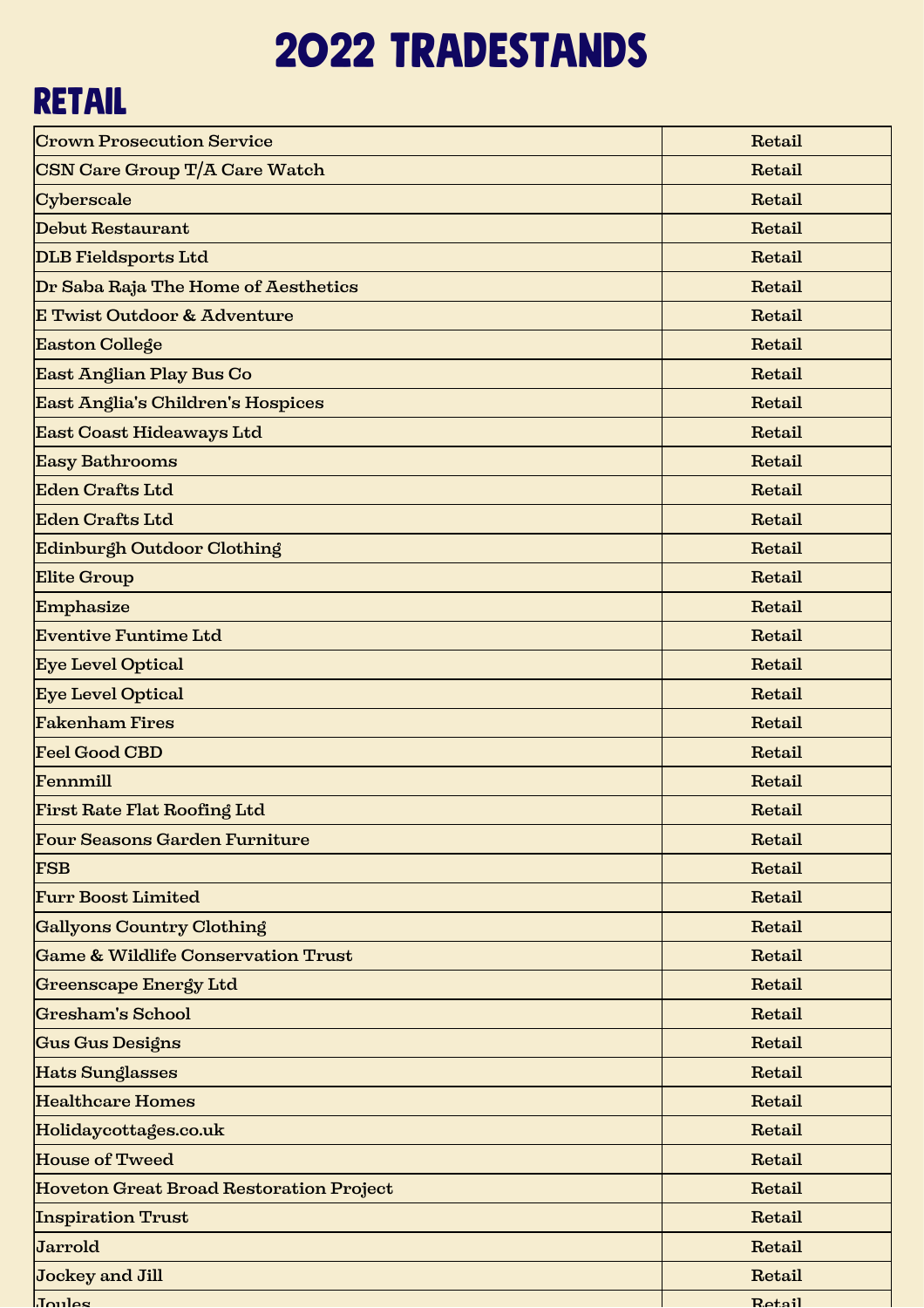### **RETAIL**

| <b>K &amp; T Footwear</b>                      | Retail        |
|------------------------------------------------|---------------|
| <b>Kingsley Home Care</b>                      | Retail        |
| <b>Kitchen &amp; Things</b>                    | Retail        |
| <b>Langley School</b>                          | Retail        |
| <b>Leather Genie</b>                           | Retail        |
| Lovewell Blake                                 | Retail        |
| Macinnes Whisky / Norwich Accountancy Services | Retail        |
| Moda                                           | Retail        |
| Moonaz                                         | Retail        |
| Nexus Fostering                                | Retail        |
| <b>NHS Health Checks</b>                       | Retail        |
| <b>Noble Live in Care</b>                      | Retail        |
| <b>NORCON Events Limited</b>                   | Retail        |
| <b>Norfolk County Council</b>                  | Retail        |
| <b>Norfolk Freemasons</b>                      | Retail        |
| Norfolk SEN Network                            | Retail        |
| Norfolk Spa and Leisure                        | Retail        |
| <b>Norfolk Wildlife Trust</b>                  | Retail        |
| Norfolk Young Farmers                          | Retail        |
| Norwich Camping & Leisure                      | Retail        |
| Norwich City College                           | Retail        |
| Norwich High School for Girls GDST             | Retail        |
| Norwich School                                 | Retail        |
| On The Stall City                              | Retail        |
| One Stop Dog Shop                              | Retail        |
| Orsted                                         | Retail        |
| <b>Outside the Wire The Matthew Project</b>    | Retail        |
| Pensthorpe                                     | Retail        |
| <b>Pettitt and Boo</b>                         | Retail        |
| Premier Flight Training Ltd                    | Retail        |
| <b>Premier Travel</b>                          | Retail        |
| <b>PSS Shared Lives</b>                        | Retail        |
| <b>Read the Bible</b>                          | Retail        |
| <b>Resin Master Ltd</b>                        | Retail        |
| Royal British Legion - Norfolk County          | Retail        |
| RSPB                                           | Retail        |
| <b>Ruff</b> and Tumble                         | Retail        |
| Savills                                        | Retail        |
| <b>Serenity Photographs</b>                    | Retail        |
| Shawhorry Wine                                 | <b>Retail</b> |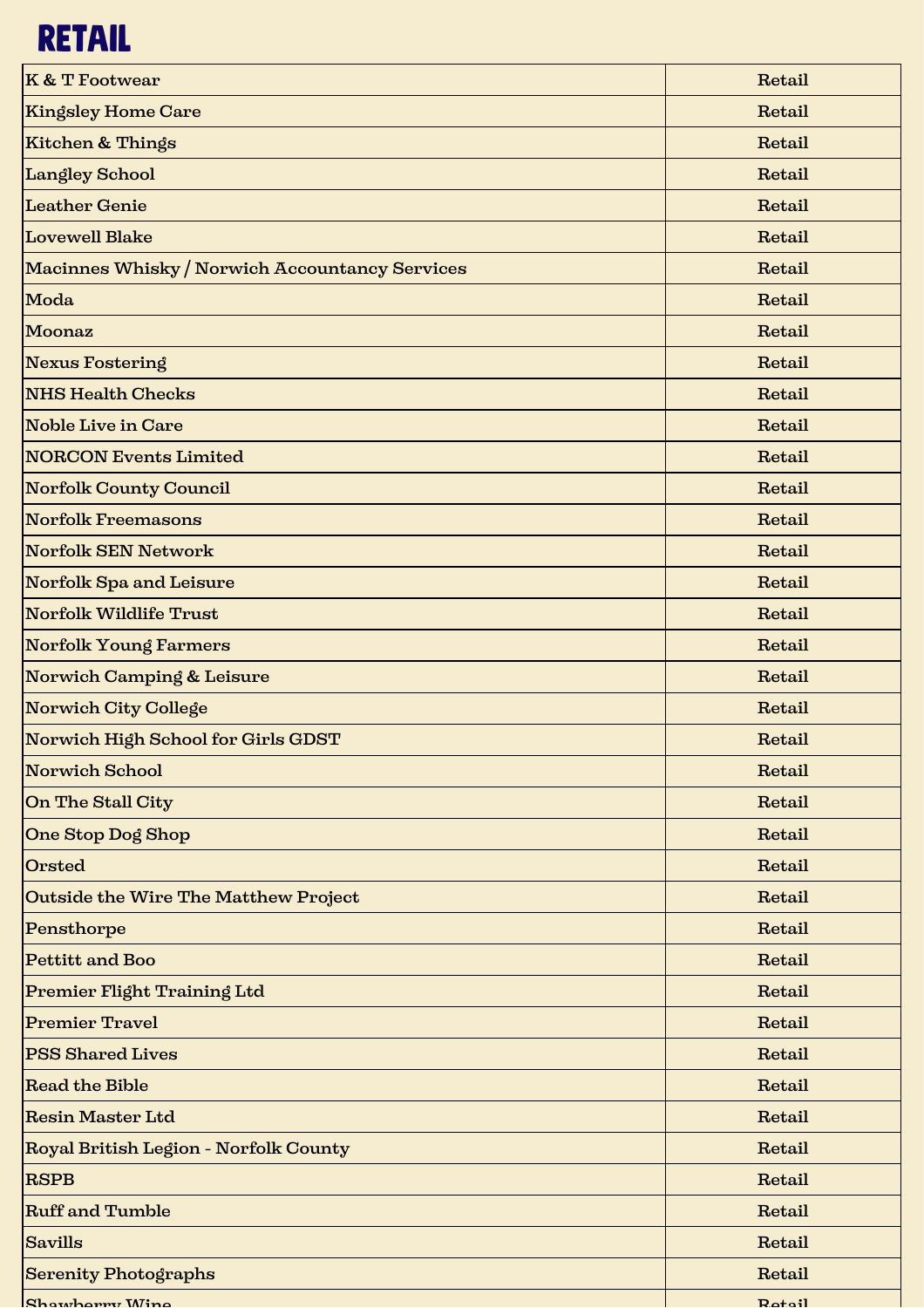### **RETAIL**

| Shelter                                      | Retail |
|----------------------------------------------|--------|
| <b>SMG Architects</b>                        | Retail |
| Smilebikes                                   | Retail |
| Smith of Honingham                           | Retail |
| Solarcam Limited                             | Retail |
| Springfields Outlet Shopping                 | Retail |
| <b>SSGE</b>                                  | Retail |
| <b>St Peters Brewery Ltd</b>                 | Retail |
| <b>STV</b> International Ltd                 | Retail |
| <b>The Burgess Group</b>                     | Retail |
| The Church of England in Norfolk and Waveney | Retail |
| THE DOG SHACK PAWSOME BOUTIQUE               | Retail |
| The Farmyard / The Zoo Leisure Time          | Retail |
| The Good News Stand                          | Retail |
| The Handbag Company                          | Retail |
| The Hot Tub and Swimspa Centre               | Retail |
| The Lively Crew                              | Retail |
| <b>The Norfolk Club</b>                      | Retail |
| The Professional Fundraiser Charity TBC      | Retail |
| The Waggy Tails Store                        | Retail |
| Timberpad Ltd                                | Retail |
| <b>Town Close School</b>                     | Retail |
| <b>Tuffa Boots</b>                           | Retail |
| Twilly & Hyde                                | Retail |
| <b>UEA</b>                                   | Retail |
| <b>Voyager Innovations</b>                   | Retail |
| <b>Voyager Innovations</b>                   | Retail |
| <b>Warwickshire Clothing</b>                 | Retail |
| <b>Wellbeing Norfolk &amp; Waveney</b>       | Retail |
| <b>Wensum Pools Ltd</b>                      | Retail |
| <b>Wilco Motor Spares Ltd</b>                | Retail |
| Wineomania                                   | Retail |
| <b>WWF</b>                                   | Retail |
| Shop for something different                 | Retail |
| Wymondham College                            | Retail |
| <b>Risk &amp; Policy Analysts Ltd</b>        | Retail |
| <b>Rolling Homes</b>                         | Retail |
| <b>Rural Payments Agency</b>                 | Retail |
| <b>Adarah</b>                                | Retail |